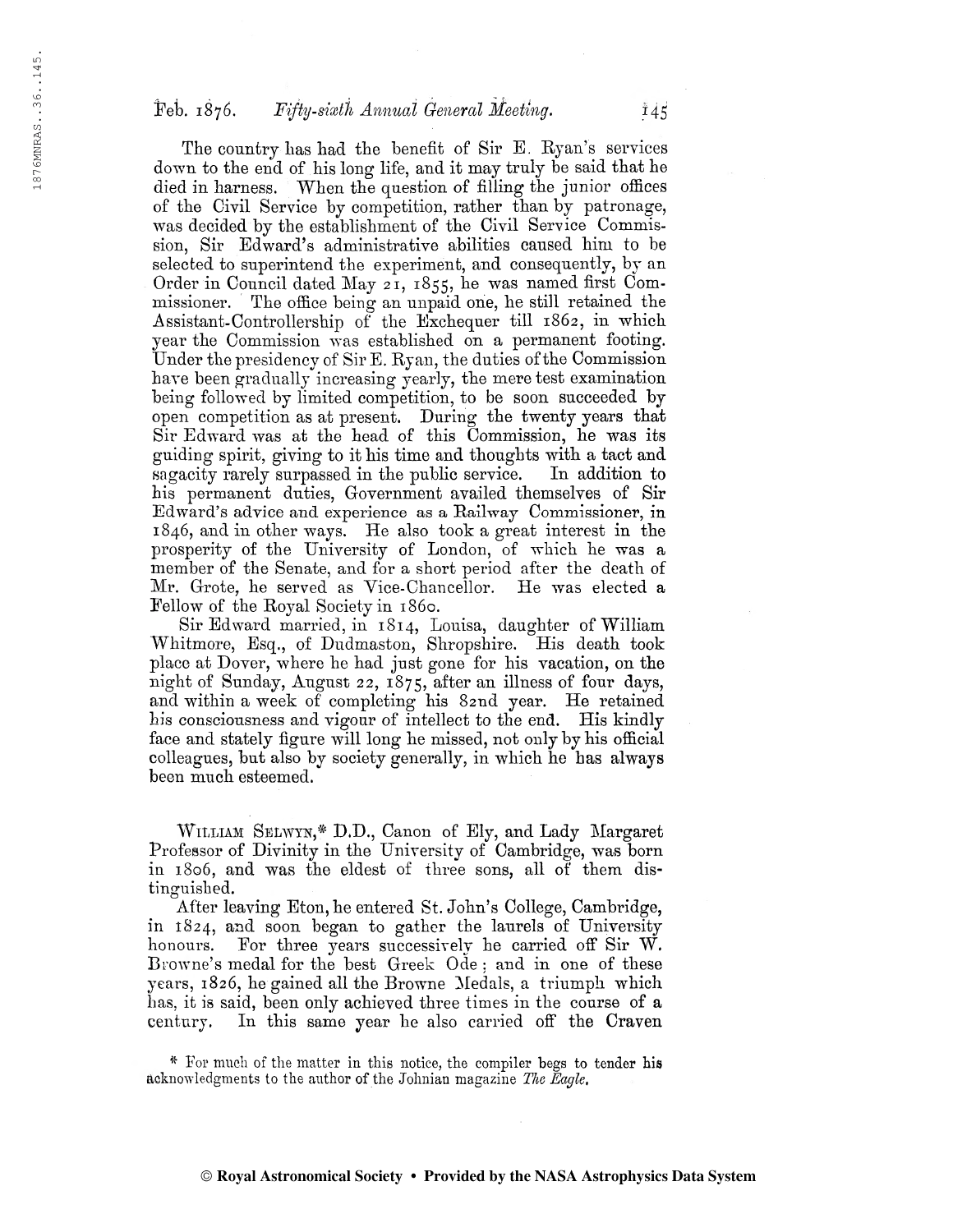Scholarship. Two years later he came out Senior Classic and First Chancellor's Medallist.

His, too, was the enviable possession of the mens sana in corpore sano; as he long delighted in manly exercises; and as one of the members of the Lady Margaret boat club, and as one of the crew of the first "eight" which was ever seen on the Cam, he may be considered as one of the fosterers of that truly British recreation which has since formed so marked a feature in. our University pastimes. We have already alluded to William Solwyn's classical distinctions ; nor were his mathematical powers less brilliant, coming out, as he did, as sixth wrangler in that memorable group of Johnians commonly spoken of by the happy appellation of the " Pleiades," as the tripos list for that year was distinguished.

In the year 1829 he entered Holy Orders, gaining also that same year the Horrisian prize for the best essay on the subject of " The Doctrine of Types, and its influence on the Interpretation of the New Testament." In  $1831$  he was presented to the In  $1831$  he was presented to the rectory of Branstone, in Leicestershire, by the late Duke of Butland, and in 1833 he was installed a canon residentiary of Ely Cathedral, which position he continued to hold to the period of his death.

Both as a conscientious parish priest and a distinguished member of a cathedral chapter, Canon Selwyn's attention was soon drawn to questions of importance affecting the welfare of the Church of England, of which he was ever an attached and faithful member ; and he ever took a lively interest in the work both of the spiritual efficiency as well as material splendour of our time-honoured Cathedrals ; and was always ready with unstinted liberality to aid in the restoration of the Cathedral of his own Ely, now one of the glories of the English Church.

The following anecdotes serve also to illustrate his urbane and playful wit.

In the year 1855 the Lady Margaret Professorship of Divinity became vacant, and three candidates, eventually, went to the pollfor the honour. These were Mr. Henry John Rose, afterwards Archdeacon of Bedford, Mr. Selwyn himself, and the Rev. Harold Browne, subsequently and successively Bishop of Ely and of Winchester. At the close of the poll it was generally believed that Professor Browne had a majority of votes, and thereupon Canon Selwyn generouslycongratulated him in these characteristic words: "It is *Harold* the Conqueror this time, not *William*." It presently turned out, however, that both the Canon and the Professor had each received 43 votes (those for Mr. Rose being 17 only), but the Vice-Chancellor of the day, by his casting vote, eventually caused Canon Selwyn to be established in the Lady Margaret Professorship.

With another person, one of our Fellows, who like himself was much interested in the study of solar physics, but was at first personally unknown to him, he kindly sought to become better